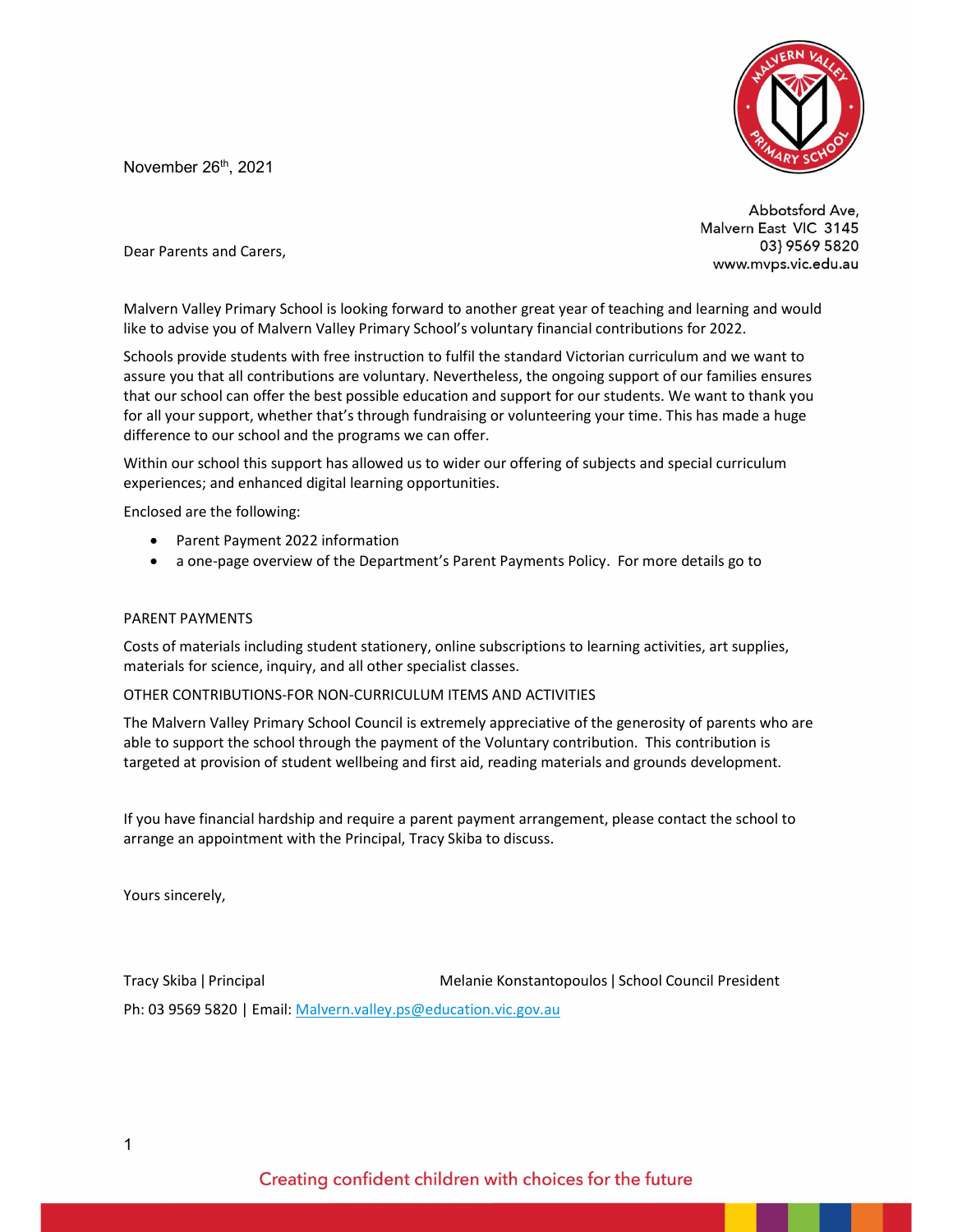

## PARENT PAYMENTS

## Prep to Year 6 - 2022

Abbotsford Ave, Malvern East VIC 3145 03} 9569 5820 www.mvps.vic.edu.au

| <b>CURRICULUM CONTRIBUTIONS</b>                                                                                                                                                                                                                                                                                                                         | Amount                                      |
|---------------------------------------------------------------------------------------------------------------------------------------------------------------------------------------------------------------------------------------------------------------------------------------------------------------------------------------------------------|---------------------------------------------|
| items and activities that students use, or participate in, to access the Curriculum                                                                                                                                                                                                                                                                     |                                             |
| These items or services are essential to support the course of instruction in the<br>standard curriculum program. Costs of materials including classroom printed<br>materials, student owned stationery, online subscriptions to learning activities, ICT<br>resources, art supplies, materials for science, inquiry, and all other specialist classes. | \$390                                       |
| Grade 5 and 6 Interschool Sports<br>Term 1 Lightning Premiership, Term 2 and 4 weekly competitions - entry and transport                                                                                                                                                                                                                                | \$100                                       |
| <b>Curriculum Excursions and Incursions</b><br>Costs and permissions communicated at the start of each term                                                                                                                                                                                                                                             | approx. \$100                               |
| Grade 3-6 Camps program<br>Costs and permissions communicated during 2022 as per Camps and Excursions policy                                                                                                                                                                                                                                            | <b>\$TBC</b>                                |
| <b>EXTRA-CURRICULAR ITEMS AND ACTIVITIES OTHER CONTRIBUTIONS</b>                                                                                                                                                                                                                                                                                        | <b>Amount</b>                               |
| Malvern Valley Primary School offers a range of items and activities that enhance or<br>broaden the schooling experience of students and are above and beyond what the<br>school provides in order to deliver the Curriculum. These are provided on a user-pays<br>basis. For example, District Sport and Ski Camp.                                     | As per activity<br>to be charged<br>in 2022 |
| <b>OTHER CONTRIBUTIONS - NON-CURRICULUM ITEMS AND ACTIVITIES</b>                                                                                                                                                                                                                                                                                        | <b>Amount</b>                               |
| Voluntary contributions are specifically targeted at student wellbeing and first aid,<br>reading materials and grounds development.                                                                                                                                                                                                                     | \$120                                       |

#### Payment methods

To support families with their planning, below is a proposed schedule:

| OPTION 1 | Payment in full by Friday 10th December 2021                         |                                     |  |
|----------|----------------------------------------------------------------------|-------------------------------------|--|
| OPTION 2 | Payment in full Monday 31st January 2022 – Students return to school |                                     |  |
| OPTION 3 | Three instalments, proposed as follows:                              |                                     |  |
|          | Instalment $1 -$ Monday 31/01/2022                                   | Instalment $2 -$ Tuesday 26/04/2022 |  |
|          | Instalment $3 -$ Tuesday 4/10/2022                                   |                                     |  |

## Creating confident children with choices for the future